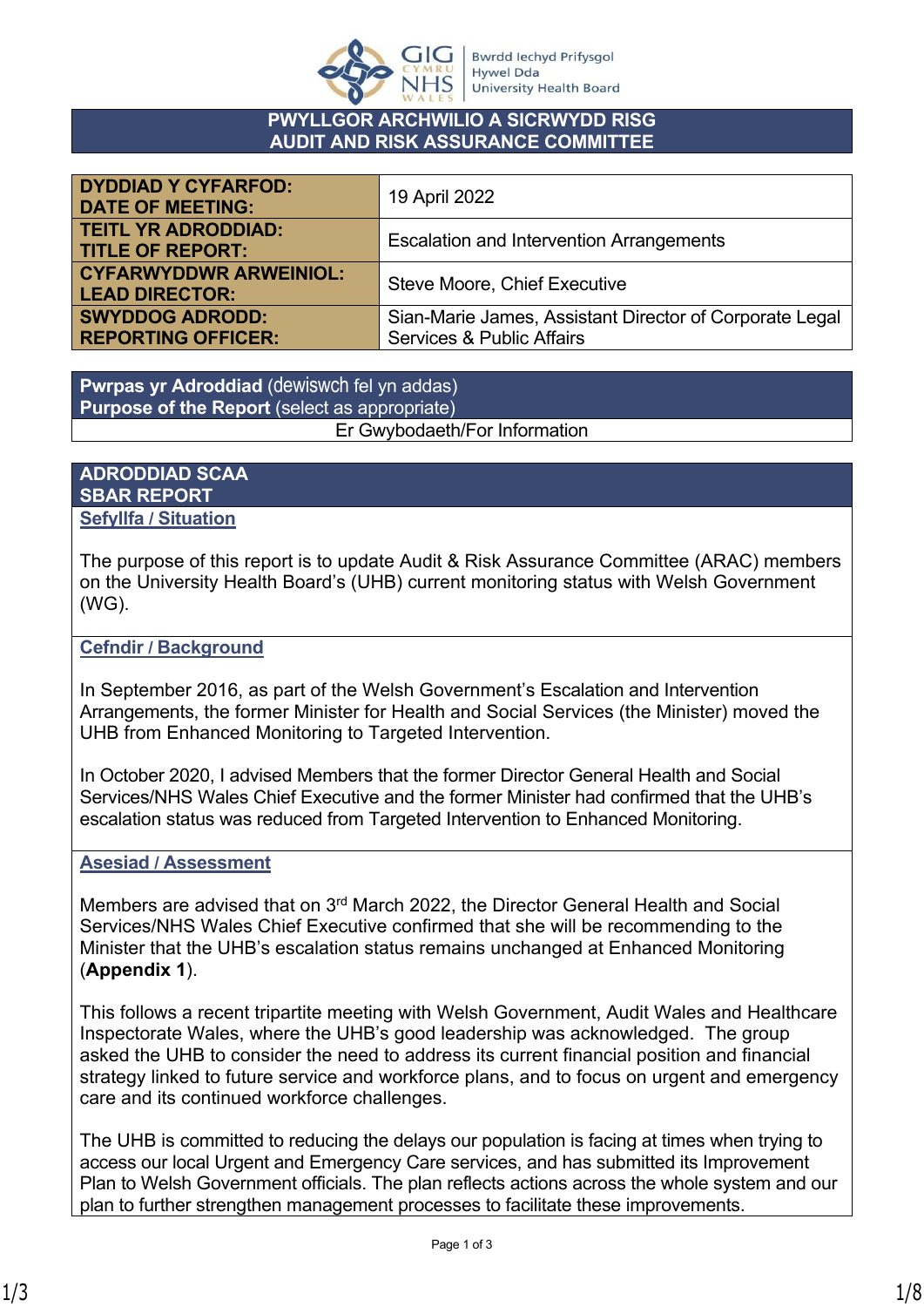A copy of my response to the Director General Health and Social Services/NHS Wales Chief Executive, dated 24th March 2022, is attached (**Appendix 2**).

# **Argymhelliad / Recommendation**

The Audit & Risk Assurance Committee is asked to note the UHB's continued escalation status of Enhanced Monitoring.

| Amcanion: (rhaid cwblhau)<br>Objectives: (must be completed)                                                                                      |                                                                                                                                                                                                    |
|---------------------------------------------------------------------------------------------------------------------------------------------------|----------------------------------------------------------------------------------------------------------------------------------------------------------------------------------------------------|
| <b>Committee ToR Reference</b><br>Cyfeirnod Cylch Gorchwyl y Pwyllgor                                                                             | 3.24 The Committee shall request and review reports<br>and positive assurances from directors and managers<br>on the overall arrangements for governance, risk<br>management and internal control. |
| Cyfeirnod Cofrestr Risg Datix a Sgôr<br>Cyfredol:<br>Datix Risk Register Reference and<br>Score:                                                  | Not Applicable                                                                                                                                                                                     |
| Safon(au) Gofal ac lechyd:<br>Health and Care Standard(s):                                                                                        | Governance, Leadership and Accountability                                                                                                                                                          |
| <b>Amcanion Strategol y BIP:</b><br><b>UHB Strategic Objectives:</b>                                                                              | All Strategic Objectives are applicable                                                                                                                                                            |
| <b>Amcanion Llesiant BIP:</b><br><b>UHB Well-being Objectives:</b><br><b>Hyperlink to HDdUHB Well-being</b><br>Objectives Annual Report 2018-2019 | 9. All HDdUHB Well-being Objectives apply                                                                                                                                                          |

| <b>Gwybodaeth Ychwanegol:</b><br><b>Further Information:</b> |                                                                                                          |
|--------------------------------------------------------------|----------------------------------------------------------------------------------------------------------|
| Ar sail tystiolaeth:<br>Evidence Base:                       | Copy of the letter from the Chief Executive NHS Wales<br>dated 3rd March 2022 is attached at Appendix 1. |
|                                                              | Copy of the letter in response dated $24th$ March 2022 is<br>attached at Appendix 2.                     |
| <b>Rhestr Termau:</b>                                        | Included within the body of the report                                                                   |
| <b>Glossary of Terms:</b>                                    |                                                                                                          |
| Partïon / Pwyllgorau â ymgynhorwyd                           | Not applicable                                                                                           |
| ymlaen llaw y Pwyllgor Archwilio a                           |                                                                                                          |
| Sicrwydd Risg:                                               |                                                                                                          |
| Parties / Committees consulted prior                         |                                                                                                          |
| to Audit and Risk Assurance                                  |                                                                                                          |
| Committee:                                                   |                                                                                                          |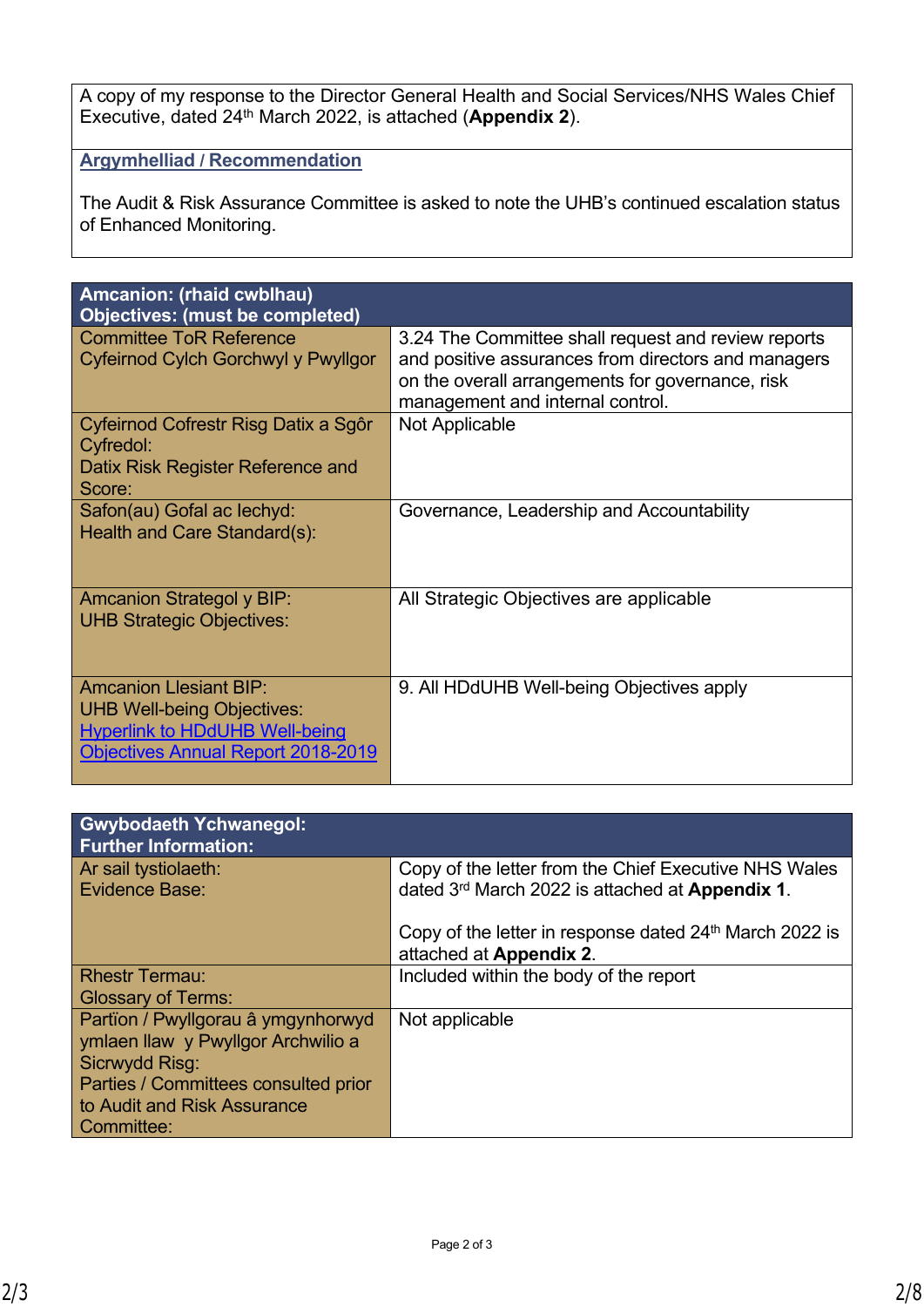| <b>Effaith: (rhaid cwblhau)</b>    |                                                                 |
|------------------------------------|-----------------------------------------------------------------|
| Impact: (must be completed)        |                                                                 |
| <b>Ariannol / Gwerth am Arian:</b> | Any issues are identified in the report.                        |
| <b>Financial / Service:</b>        |                                                                 |
| <b>Ansawdd / Gofal Claf:</b>       | Any issues are identified in the report.                        |
| <b>Quality / Patient Care:</b>     |                                                                 |
| <b>Gweithlu:</b>                   | Any issues are identified in the report.                        |
| <b>Workforce:</b>                  |                                                                 |
| Risg:                              | This report provides evidence of current key issues at          |
| <b>Risk:</b>                       | both a local and national level, which reflect national and     |
|                                    | local objectives and development of the partnership             |
|                                    | agenda at national, regional and local levels.                  |
|                                    | Ensuring that ARAC is sighted on key areas of its               |
|                                    | business, and on national strategic priorities and issues, is   |
|                                    | essential to assurance processes and related risks.             |
| <b>Cyfreithiol:</b>                | Any issues are identified in the report.                        |
| Legal:                             |                                                                 |
| Enw Da:                            | Any issues are identified in the report.                        |
| <b>Reputational:</b>               |                                                                 |
| <b>Gyfrinachedd:</b>               | Not Applicable                                                  |
| <b>Privacy:</b>                    |                                                                 |
| Cydraddoldeb:                      | Has EqIA screening been undertaken? Not on the<br>$\bullet$     |
| <b>Equality:</b>                   | Report                                                          |
|                                    | Has a full EqIA been undertaken? Not on the Report<br>$\bullet$ |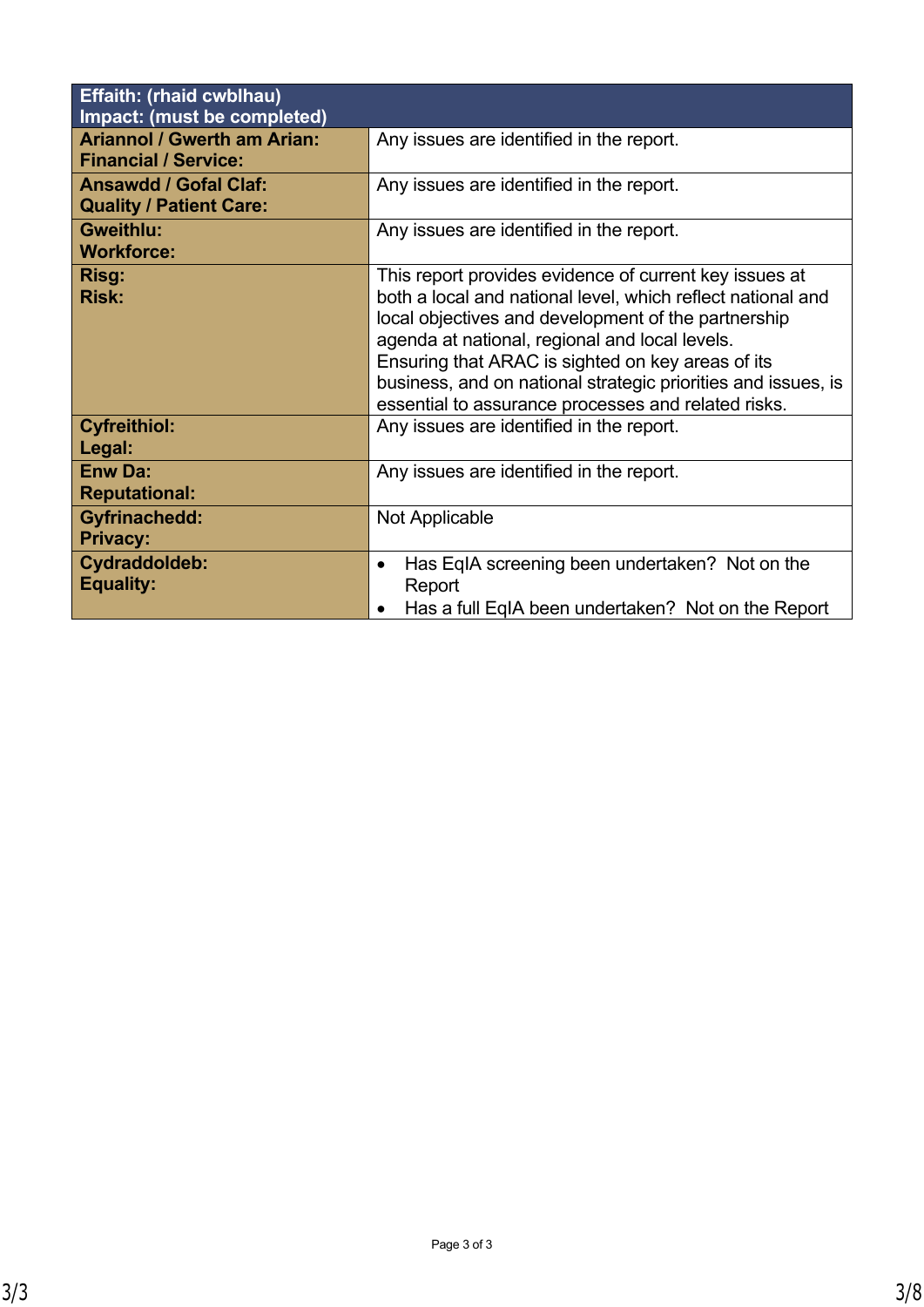**Cyfarwyddwr Cyffredinol Iechyd a Gwasanaethau Cymdeithasol/ Prif Weithredwr GIG Cymru Grŵp Iechyd a Gwasanaethau Cymdeithasol**

**Director General Health and Social Services/ NHS Wales Chief Executive Health and Social Services Group**



Llywodraeth Cymru **Welsh Government** 

Mr Steve Moore Chief Executive Hywel Dda University Health Board Corporate Offices Ystwyth Building Hafen Derwen St David's Park Job's Well Road **Carmarthen** SA31 3BB

Our Ref: JP/MR/SB

3 March 2022

Dear Steve

## **Joint Escalation and Intervention Arrangements**

Under the Joint Escalation and Intervention Arrangements, the Welsh Government meets with Audit Wales and Healthcare Inspectorate Wales twice a year to discuss the overall assessment of each Health Board, Trust and Special Health Authority in relation to the arrangements.

A tripartite meeting has recently taken place and I write now to let you know your health board's status.

On the basis of the tripartite group discussion, Welsh Government officials will be recommending to the Minister that the escalation status of Hywel Dda University Health Board remains at 'enhanced monitoring'.

The group acknowledged the good leadership within the organisation. Whilst the escalation level remains unchanged since the last meeting, an issue was raised by the group for you to consider, namely:

• There is a need to address the current financial position and financial strategy linked to future service and workforce plans;

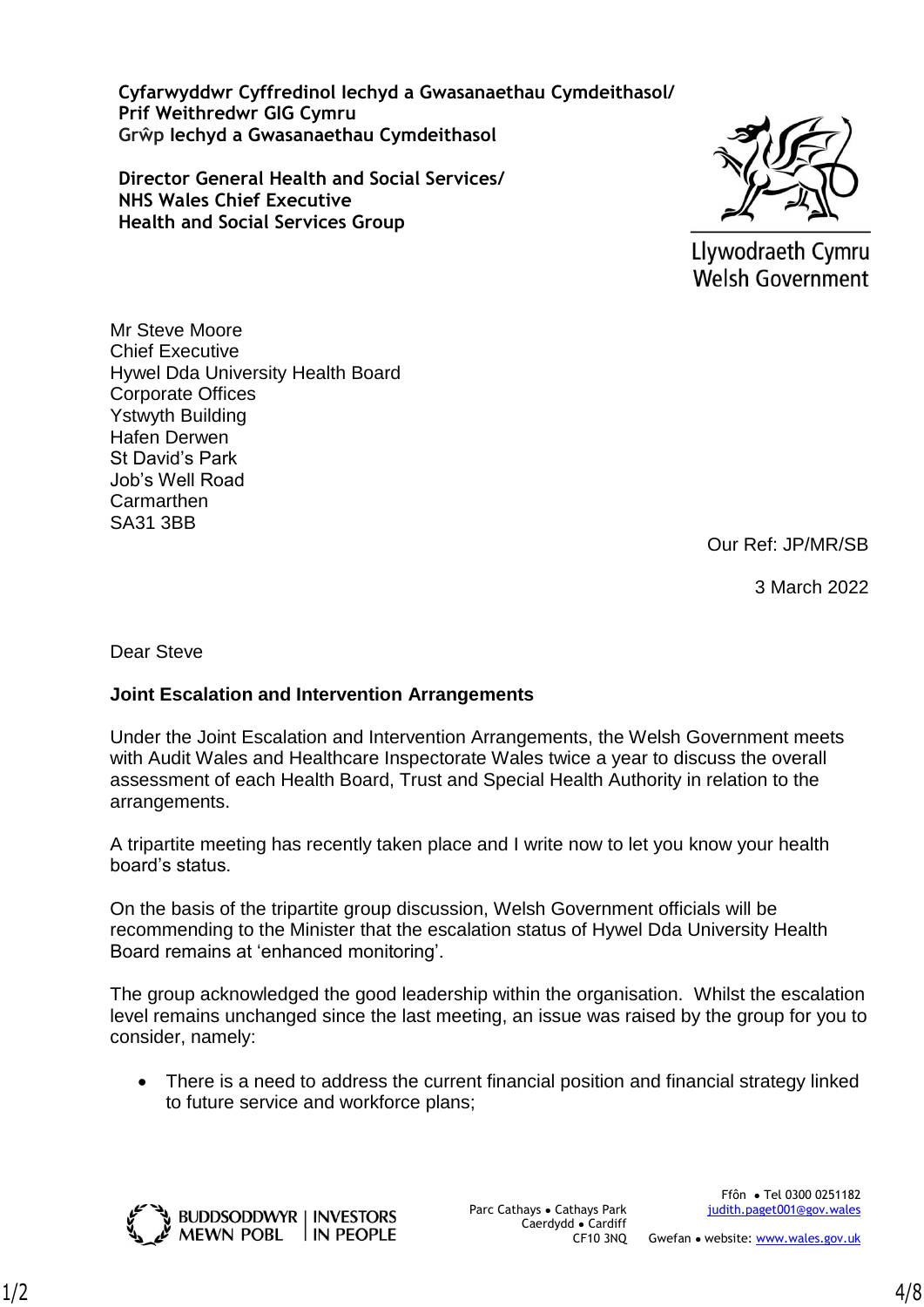- There is concern around the urgent and emergency care position across the health board, with all four acute sites often at high levels of escalation every day;
- The continued workforce challenges within the health board.

In the meantime, Welsh Government colleagues will continue to provide the necessary specialised support and advice to address issues raised. We will continue to have regular JET and IQPD meetings with subject specific discussions as and when considered necessary.

Yours sincerely

Judith Paget

**Judith Paget CBE**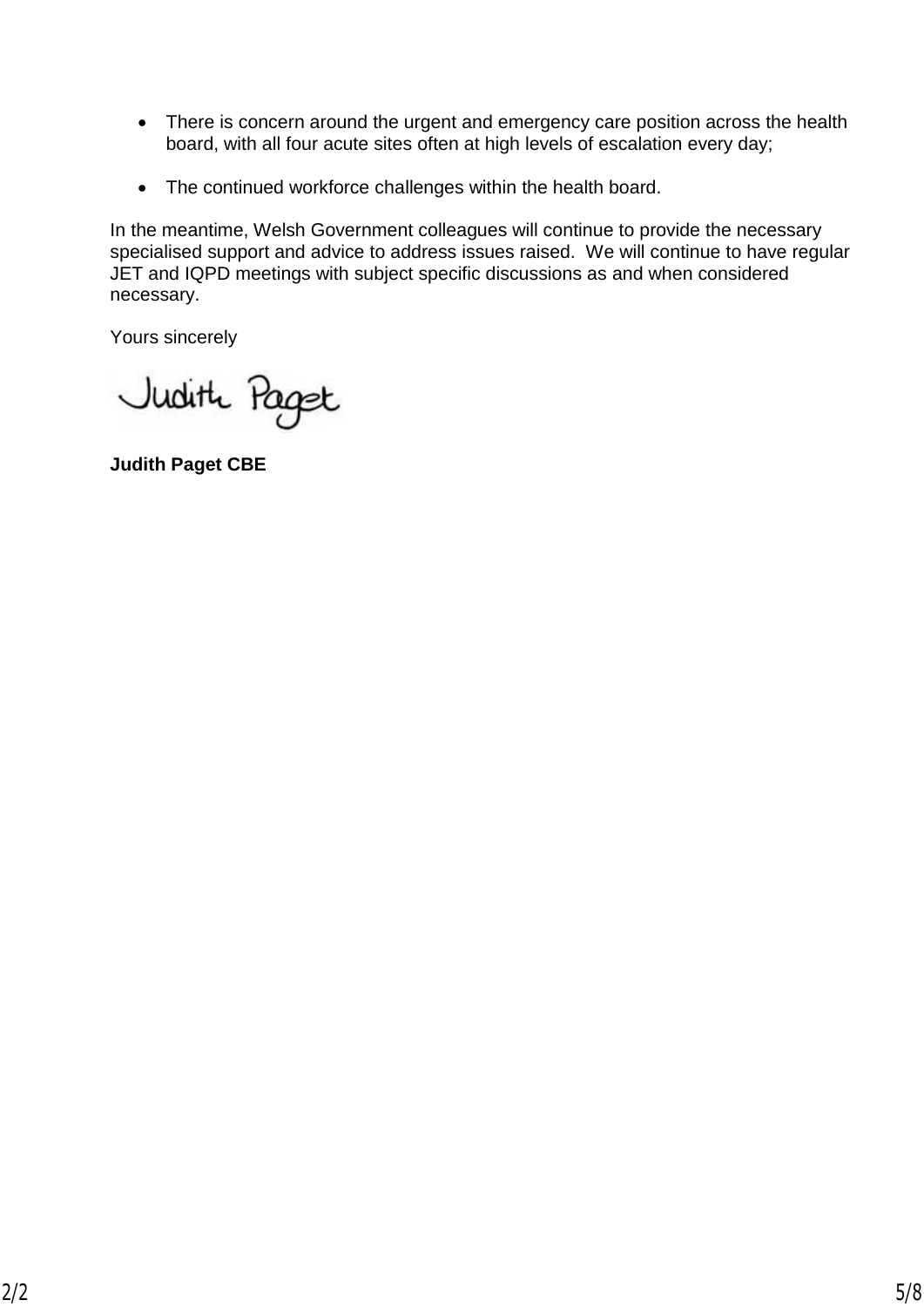

**Bwrdd lechyd Prifysgol Hywel Dda University Health Board** 

Ein cyf/Our ref: CEO Gofynnwch am/Please ask for: Alex Harries Rhif Ffôn /Telephone: 01267 239588 Dyddiad/Date: 24th March 2022

Swyddfeydd Corfforaethol, Adeilad Ystwyth Hafan Derwen, Parc Dewi Sant, Heol Ffynnon Job Caerfyrddin, Sir Gaerfyrddin, SA31 3BB

Corporate Offices, Ystwyth Building Hafan Derwen, St Davids Park, Job's Well Road, Carmarthen, Carmarthenshire, SA31 3BB

Judith Paget Director General Health & Social Services / NHS Wales Chief Executive Health and Social Services Group Welsh Government Cathays Park **Cardiff** CF10 3NQ

By email to [judith.paget001@gov.wales](mailto:judith.paget001@gov.wales)

Dear Judith

## **RE: Joint Escalation and Intervention Arrangements**

I write in response to your letter of 3rd March 2022 confirming the escalation status for Hywel Dda Health Board. Our ambition is to return to routine monitoring status, recognising that this will depend on delivering an approvable Integrated Medium Term Plan. It is, however, encouraging to see that despite the unprecedented challenges we have faced in the last 2 years – exacerbated by our hospital configuration and relatively poor infrastructure – we have been able to consolidate our de-escalation from targeted intervention status.

I note the issues you have raised that require resolution if we are to realise our ambition to return to routine monitoring. In relation to our financial position and financial strategy, we are working closely with colleagues in the Finance Delivery Unit as well as with our operational and corporate teams to finalise our financial route map to recovery. This will set out our trajectory to achieve financial balance, linked ultimately to the hospital reconfiguration and wider aims of *A Healthier Mid & West Wales (AHMWW)* and, with Welsh Government support will enable us to deliver an approvable 3 year plan setting out the detailed steps we will be taking in the short to medium term. Securing this support and delivering our strategy will put West Wales on a stable and sustainable financial footing for the first time in Hywel Dda health Boards history.

In relation to urgent and emergency care, we share your concerns and have been actively addressing the wide range of challenging issues that underlie this. Prior to the pandemic, Hywel Dda achieved levels of performance in both Planned and Unplanned Care that were

Swyddfeydd Corfforaethol, Adeilad Ystwyth, Hafan Derwen, Parc Dewi Sant, Heol Ffynnon Job, Caerfyrddin, Sir Gaerfyrddin, SA31 3BB

Corporate Offices, Ystwyth Building, Hafan Derwen, St Davids Park, Job's Well Road, Carmarthen, Carmarthenshire, SA31 3BB

[Cadeirydd /C](http://www.wales.nhs.uk/sitesplus/862/tudalen/91587)hair **Miss Maria Battle**

Prif Weithredwr/Chief Executive **Mr Steve Moore**

Bwrdd Iechyd Prifysgol Hywel Dda yw enw gweithredol Bwrdd Iechyd Lleol Prifysgol Hywel Dda Hywel Dda University Health Board is the operational name of Hywel Dda University Local Health Board

Mae Bwrdd Iechyd Prifysgol Hywel Dda yn amgylchedd di-fwg Hywel Dda University Health Board operates a smoke free environment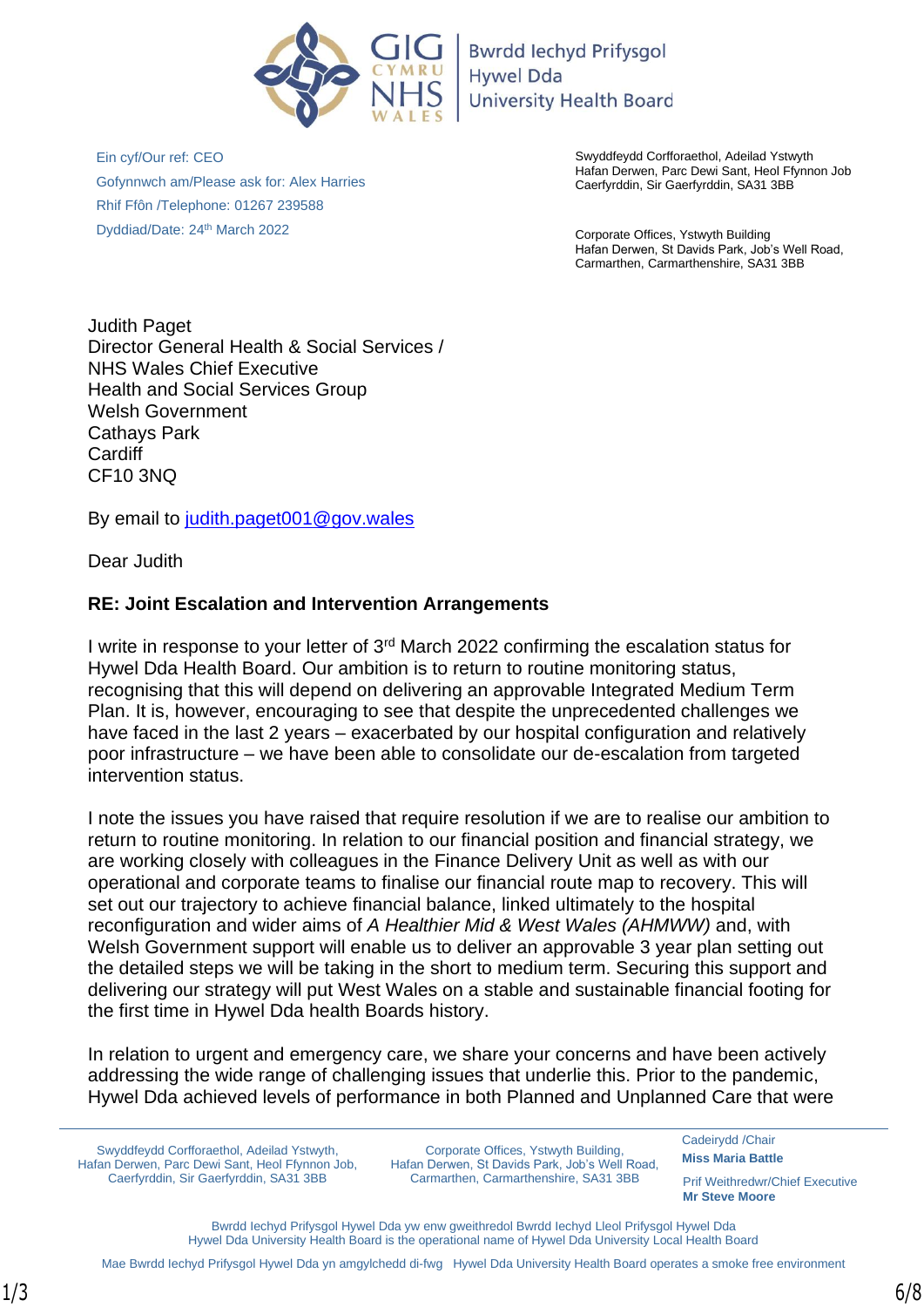amongst the best in Wales (although, I acknowledge in the case of emergency care, this still fell short of Welsh Government targets for waiting times). The pandemic has left us with a difficult legacy relating to the impact of lockdowns, staff exhaustion and demand backlogs which will take us time to address but this Health Board has had a strong track record in sustained waiting time performance and I am confident that we will return to this as we work through the consequences of the last two, unprecedented years.

On your final point, I recognise that as a Health Board we have some of the biggest challenges regarding workforce vacancies and rota gaps. Indeed, a recent analysis by the Workforce and OD Directors Peer Group showed that Hywel Dda Health Board has the highest overall vacancy rate of any health organisation running acute hospitals in Wales. There are a range of factors contributing to this and we are taking innovative, often ground breaking action to address them. We have one of the largest, most successful apprenticeship schemes (which continues to grow), are quickly developing our "team around the patient" model (learning from the very positive experiences of patients and staff in our Field Hospitals) and have the most developed workforce modelling tool in NHS Wales. This tool is now being adopted nationally and we are working closely with both the peer group and HEIW to offer our expertise in this area. Whilst our workforce challenges are largely not of our making, I am confident that these efforts, plus developments such as the Aberystwyth School of Nursing opening this year, will provide a clear workforce route map, linked to finances and our AHMWW Strategy to create a sustainable and stable NHS workforce for West Wales.

We continue to work closely with our regulators who, I am aware, form part of the decision making process that determines Health Board escalation levels in Wales. I believe their confidence in us continues to grow, with the last 2 Structured Assessments for Hywel Dda from Audit Wales of particular note as they complemented our approach and achievements, making no recommendations for improvement. We also regularly discuss our escalation levels with our Audit and Risk Assurance Committee as well as including details in my report to our public Board meetings. This provides assurance to Board on the actions we are taking and transparency for the public we serve.

I hope the above provides reassurance that we are clear about the challenges we face and have been actively addressing them over the last year, despite the on-going challenges of managing the pandemic. We will continue to work closely with Welsh Government colleagues to share our work and build confidence that we can be sustainably returned to routine monitoring status and would welcome a discussion on the criteria you require us to achieve in order to meet this aim.

Yours Sincerely

Steve Moore Chief Executive

Cc

Maria Battle, Chair, Hywel Dda University Health Board Dr Phil Kloer, Deputy Chief Executive, Hywel Dda University Health Board Andrew Carruthers, Director of Operations, Hywel Dda University Health Board Huw Thomas, Director of Finance, Hywel Dda University Health Board Mandy Rayani, Director of Nursing, Quality and Patient Experience, Hywel Dda University Health Board